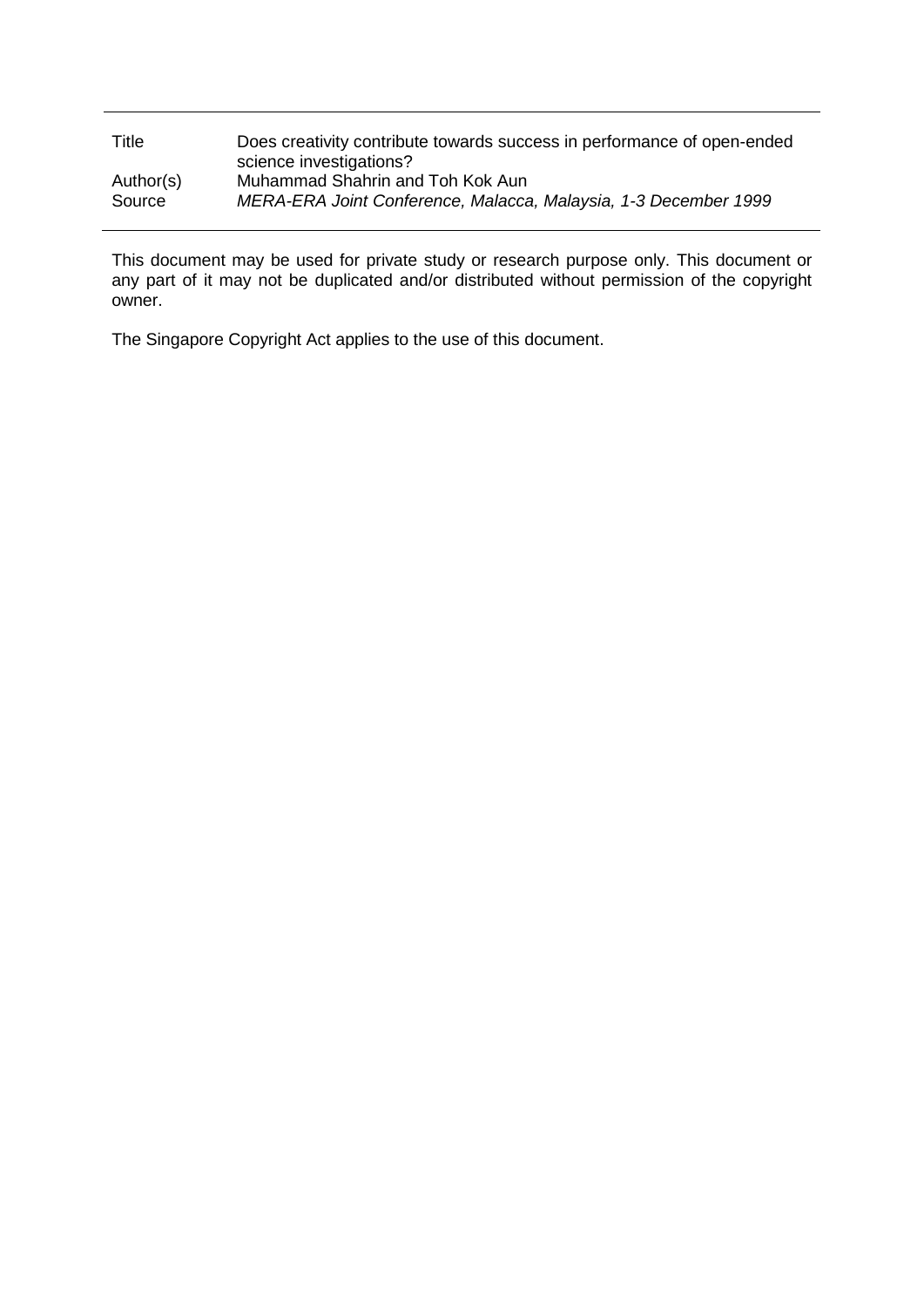# **DOES CREATIVITY CONTRIBUTE TOWARDS SUCCESS IN PERFORMANCE OF OPEN-ENDED SCIENCE INVESTIGATIONS?**

## **Muhammad Shahrin**

*Nanyang Girls' High School, Singapore* 

## **Toh Kok Aun**

#### *Nanyang Technological University, Singapore*

Abstract: The study explores the relationship between creative thinking ability and the performance of open-ended science laboratory investigations in secondary school female pupils aged 13 to 14 years old. Toh (1990) has found that open-ended science investigations consisted of six distinct components: preliminary trials, planning, performing, communicating, interpreting and feedback. The paper looks into the correlation of creative thinking ability and the six components as well as the performance of whole investigations. Analysis of results reveals a significant correlation between creative thinking ability and four of the six components: planning, performing, communicating and interpreting. The study, however, finds no significant correlation between creative thinking ability and the performance of whole investigations. These findings have important implications for teachers who planned on using open-ended laboratory investigations as a strategy to achieve creativity in the laboratory.

#### **Introduction**

The call for developing creative thinking ability in pupils has prompted educators, including those involved in science education, to seek new strategies that could involve this higher-order thinking skill. Science as a subject taught in schools in Singapore, as in many other parts of the world, has two major components. One component is classroom-based theory lessons and the other is laboratory-based. The strategies that are employed in the classrooms and the possible gains that can be derived from them are well-documented (Marzano et al. 1988; Swartz and Parks, 1994). On the other hand, when the laboratory-based component is examined, the number of studies that looked into how it involves creative thinking is far less in comparison. This despite many claims that one of the higher goals of laboratory work is the development of creative thinking ability (Hegarty-Hazel, 1990; Hofstein and Wahlberg, 1995; Gangoli, 1995). Not all laboratory work can enhance such thinking ability. Many laboratory activities are designed simply to demonstrate and verify some physical principle, or to determine the value of some constant. Such activities often require pupils to follow recipe-like instructions (Clackson and Wright, 1992).

From the review of literature on creativity, two important strategies are often mentioned in approaches to developing creativity, "problem-solving" and "open-endedness". Moravcsik (1981) has suggested using open-ended experimental-based problems to promote creative thinking in pupils.

Woolnough and Allsop (1985) concur with this view when they wrote:

The quality of work done by students when their investigations are based on their own openended problems is significantly greater…Such investigations are to encourage and develop in the students different and often unexpected talents of originality, creativity, independence…

(Page 53)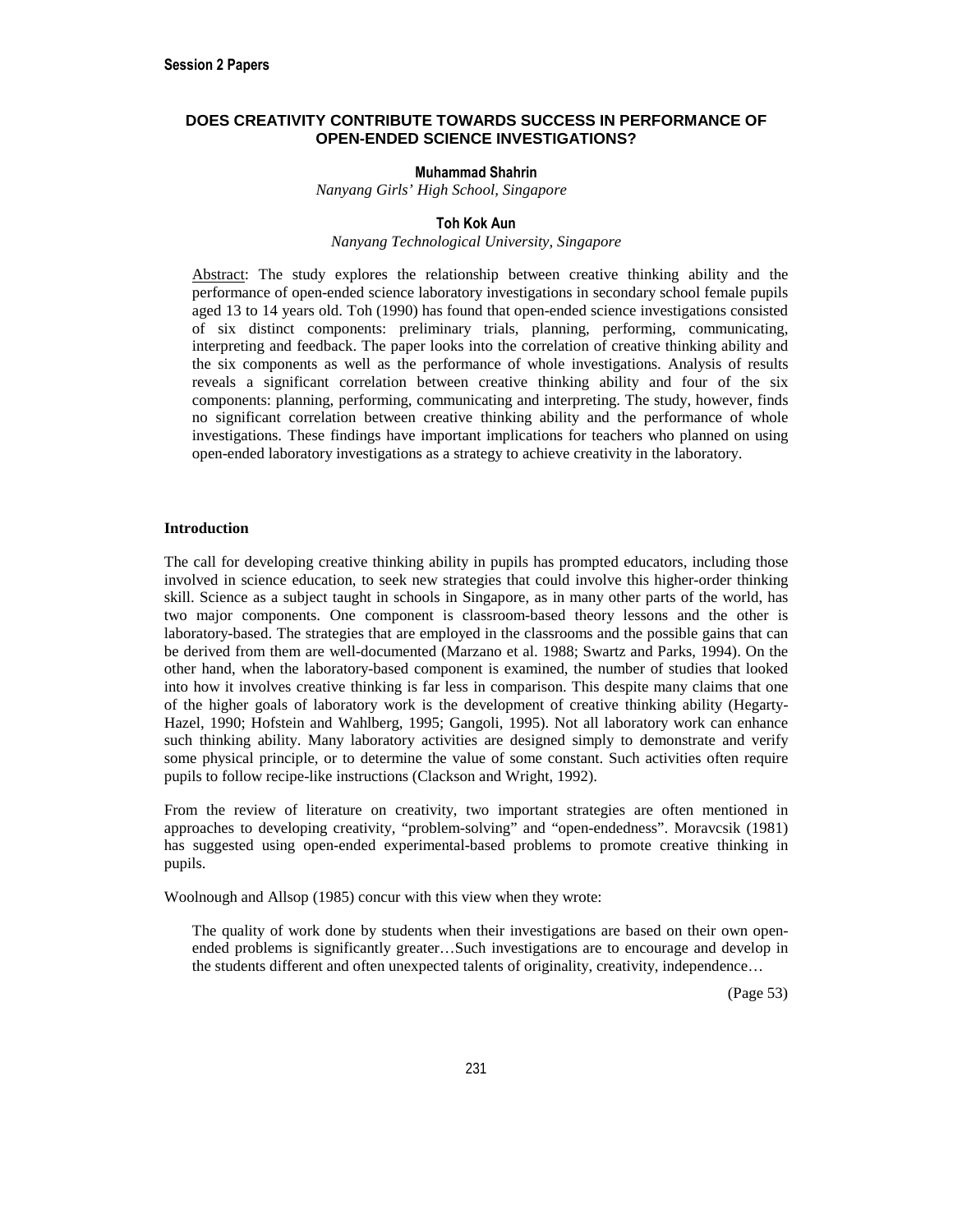## **Creative Thinking Ability**

Creativity can be defined by looking at four major aspects: creative personality traits, creative products, creative process, and the creative press or supporting environment (Soh, 1997). Davis and Rimm's (1982) definition of creativity is based on the characteristics or personality traits of individuals. It is used in this study because the instrument employed in this study, How Do You Think Inventory (Form E), designed by Davis (1975), is based on attitudes, motivation, interest, values, and other biological characteristics of an individual. The creative person is assumed to be of above average in spontaneity and willing to take risk and make mistakes. At the same time, they are playful and have a sense of humour. They are also open to new ideas and experiences, and have both artistic and aesthetic interest. The researchers also cited traits that are deemed as *not* being creative, for example, "neat", "well-ordered", "predictable" and "value others' opinion".

### **Open-ended Science Investigations**

Distilling from numerous studies, Toh (1990) came to a conclusion that there are six components in any open-ended science investigation. The six components, and the skills identified with each of them, are summarised in Table 1. Lock (1989) and Toh (1990), in their separate investigations, found very low inter-correlation values between these components. So, they concluded that the components must be distinct.

| <b>Processes</b>          | <b>Skills Identified</b>          |  |  |
|---------------------------|-----------------------------------|--|--|
| <b>Preliminary Trials</b> | Problem formulation               |  |  |
|                           | Planning and designing procedures |  |  |
| Planning                  | Controlling variable              |  |  |
|                           | Quality of experimentation        |  |  |
|                           | Setting up                        |  |  |
|                           | Manipulating apparatus            |  |  |
| Performing                | Carrying out                      |  |  |
|                           | Observing                         |  |  |
|                           | Measuring                         |  |  |
|                           | Repeating of measurements         |  |  |
| Communicating             | Reporting                         |  |  |
|                           | Recording of results              |  |  |
|                           | Interpreting                      |  |  |
| Interpreting              | Analysing                         |  |  |
|                           | Drawing conclusions               |  |  |
|                           | Discussing results                |  |  |
| Feedback                  | Further reformulation             |  |  |

**Table 1: Components of Science Investigations and their Skills (Toh, 1990)** 

The Assessment of Performance Unit (APU) in UK incorporates all six components in their model of investigative work (Figure 1). The important feature of the model is the "iterative approach" in reaching a final solution. This means the investigator can choose to go through various cycles or loops of evaluations, and modifications to the initial strategy, before the task is completed. Kimbell (1991) believes that by *not* imposing a degree of rigidity or order in the search of a solution, the model allows the creative process to be exercised.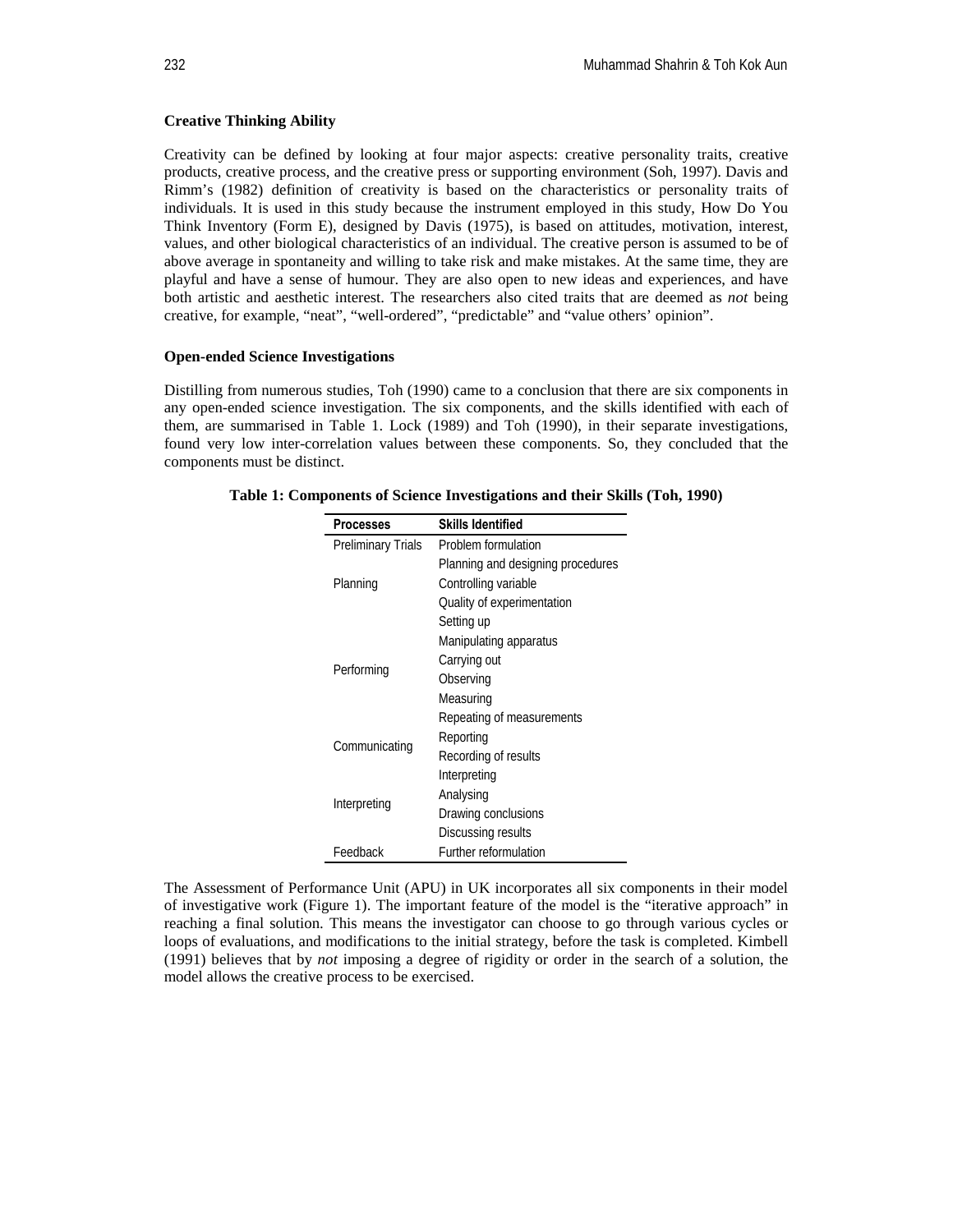



## **Methodology**

## *Sample*

The sample comprises of 114 female pupils, aged 13 to 14 years old, and randomly selected from two schools. They were in secondary two at the time of the study. The pupils have been exposed to five years of formal science education, four years in primary school and a year in the lower secondary level. Very simple practical tasks are carried out at primary level but at lower secondary level, the pupils learned more substantially process skills like taking measurements and making observations. Most of their laboratory investigations are the traditional teacher-directed approach type that gives detailed instructions (Yeo, 1991; Yap 1994).

#### *Instrumentation*

Creative thinking ability of the pupils is measured using the How Do You Think (HDYT) Inventory (Revised Form E) designed by Davis (1975). This was originally a 100-item test with respondents providing feedback on a five-point Likert scale. Form E of the HDYT inventory is derived from a Form B, which was reported to have a relatively high reliability coefficient of 0.933. In a study, the HDYT scores of a sample were correlated with creativity ratings given to their project work. The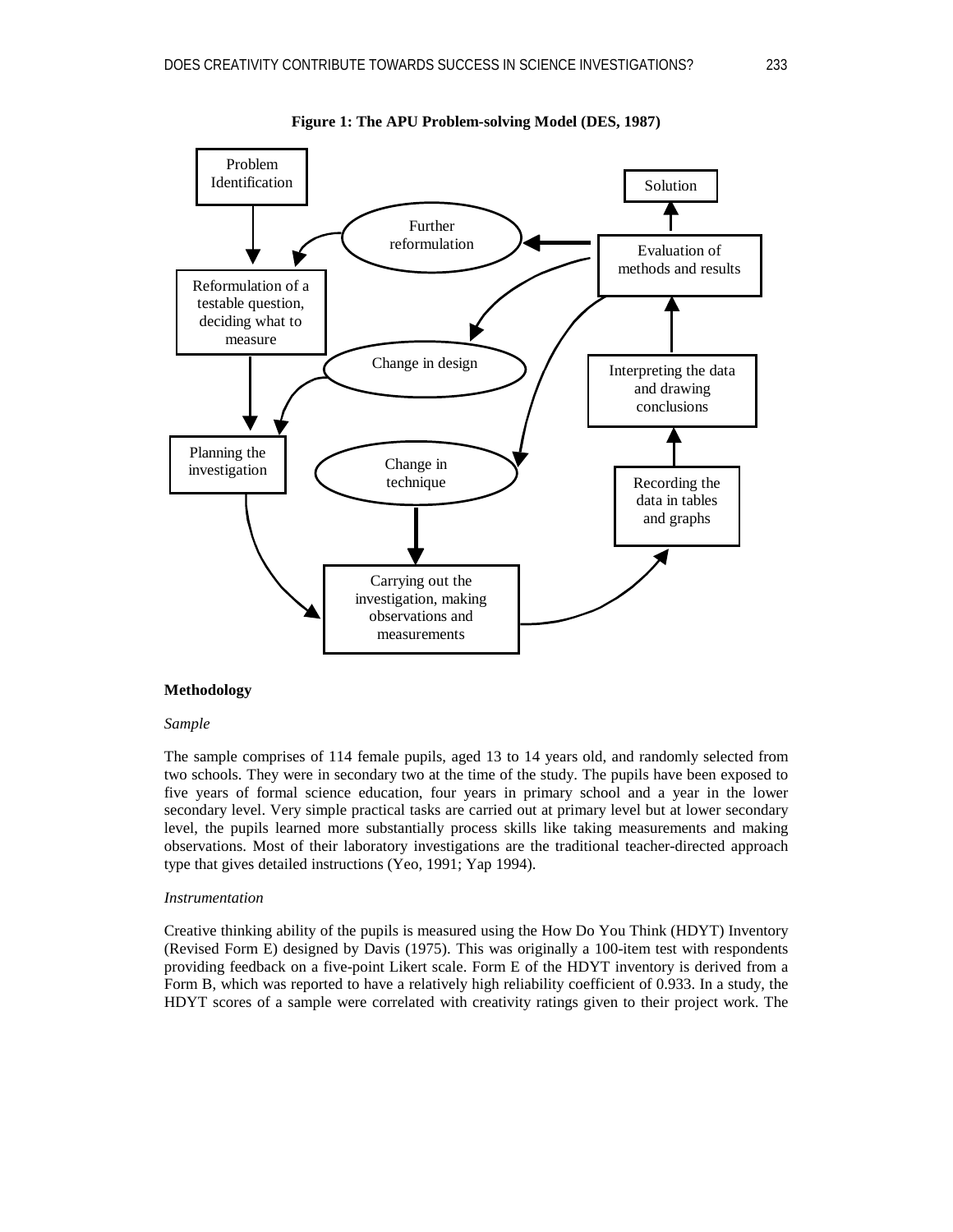correlation was found to be 0.42 ( $p < 0.01$ ). According to Davis (1975), this is quite reasonable considering the large number of factors influencing test and criterion scores in measurements of creativity. The Revised Form E was re-validated by Teo and Quah (1997) for use in the Singapore context. It consisted of 96 items; four items not applicable to the Singapore context were discarded and another two were modified to suit the local culture.

Two open-ended investigations are used in this study: "Sticky-tape" and "Candle". The two selected tasks were devised and validated by the APU and Lock (1986) respectively. Toh (1990), for his own study, also validated the two tasks for use in the Singapore context. The coverage of the two investigative tasks is summarised in Table 2 shown below.

| Task        | Independent variable | Dependent variable     | <b>Nature of Problem</b>                                                     |
|-------------|----------------------|------------------------|------------------------------------------------------------------------------|
| Sticky-tape | Type of tape         | Force to pull tape off | To determine the minimum force required to pull the<br>tape off the surface. |
| Candle      | Size of container    | Time candle burns      | To time the duration a candle takes to burn in a<br>confined space           |

**Table 2: Summary of Investigative Tasks** 

The pupils' performance in each task is measured using the Self-Report Sheet (SRS) devised by Toh (1990). The SRS was reported to have a relatively high inter-rater reliability of 0.943 ( $p <$ 0.01). The instrument measures individually all six components and the composite score determines the performance of whole investigations. The SRS are marked using the scoring rubrics devised by Toh (1990) for both tasks.

## **Findings and Discussion**

#### *Performance of Open-ended Investigations*

Table 3 gives a summary of the performance for the sample in both investigations. The most common score (mode) for the Candle task is 11, and 38.6% of the sample has this score. In fact, a total of 73.6% obtained scores between 10 and 12 (inclusive). For the Sticky-tape investigation, the mode is 9 and 24.6% has this score. A total of 80.7% has scores between 8 and 12 (inclusive).

Table 4 gives a summary of performance in the six components for both tasks. To compare the performance between different components, the relative performance value is used. This value is obtained by dividing the mean score for the particular component with its maximum achievable score.

| Investigation:            | Candle | Sticky-tape |
|---------------------------|--------|-------------|
| Total number (N)          | 114    | 114         |
| Mean                      | 10.74  | 10.05       |
| <b>Standard Deviation</b> | 1.53   | 1.92        |
| Variance                  | 2.38   | 2.73        |
| Mode                      | 11     | 9           |
| Minimum, Maximum marks    | 5, 14  | 6.14        |
| Range                     | y      | 8           |

**Table 3: Performance of Candle and Sticky-tape tasks**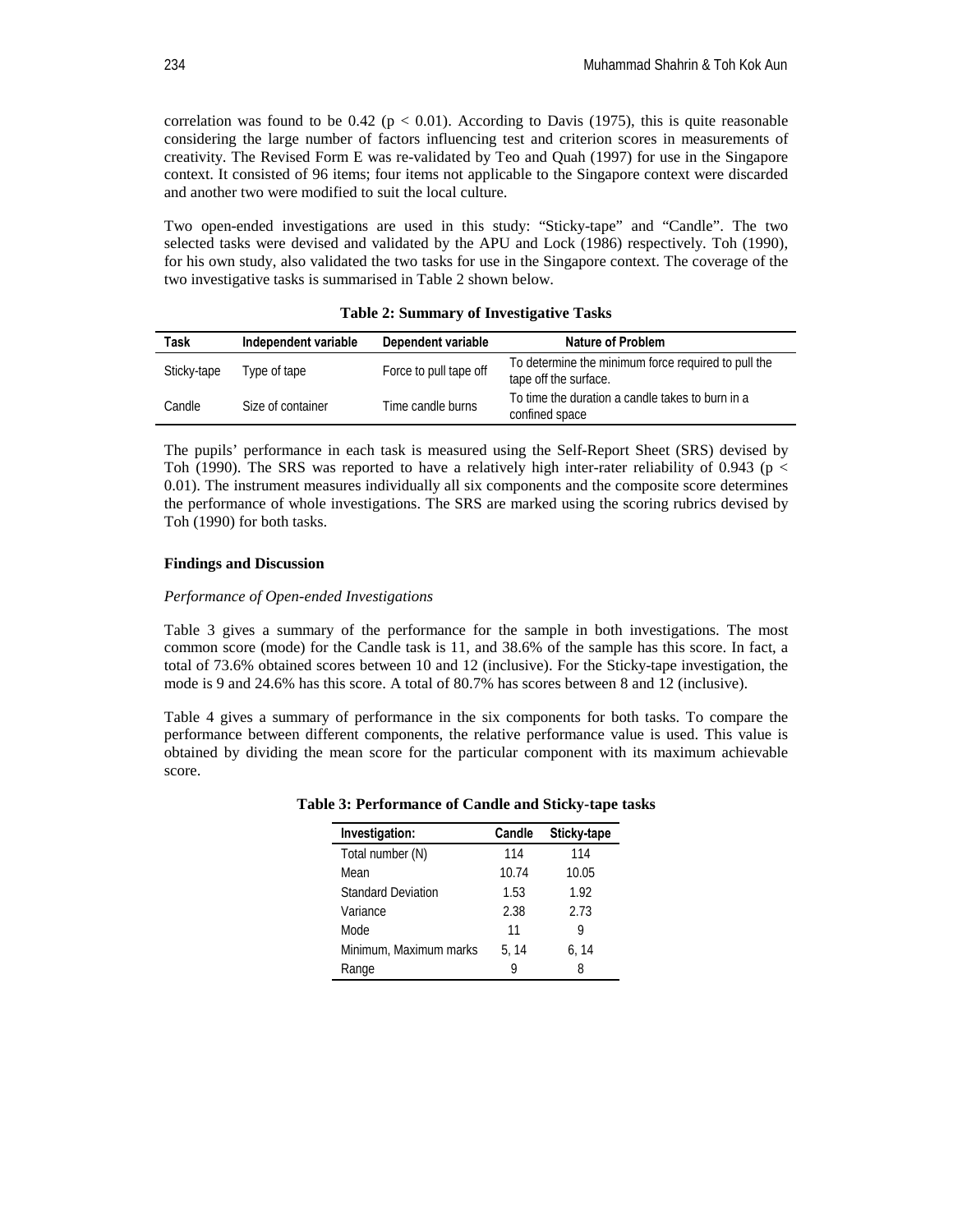| <b>Process skills</b>     | <b>Mode</b> | Mean (8)<br>$(N = 114)$ | <b>Standard</b><br><b>Deviation</b> | <b>Maximum</b><br>score | Mean scores (8)<br>Maximum score |
|---------------------------|-------------|-------------------------|-------------------------------------|-------------------------|----------------------------------|
| <b>Preliminary Trials</b> |             | 0.79                    | 0.38                                |                         | 0.79                             |
| Planning                  | 3           | 2.80                    | 0.79                                | 5                       | 0.56                             |
| Performing                | 3           | 2.50                    | 0.61                                | 3                       | 0.83                             |
| Communicating             | 2           | 1.79                    | 0.63                                | 3                       | 0.59                             |
| Interpreting              | 2           | 1.62                    | 0.64                                | C                       | 0.81                             |
| Feedback                  |             | 0.98                    | 0.64                                |                         | 0.49                             |

**Table 4: Summary of the Performance in the Components** 

Comparing the six components, the pupils in the sample have done well in preliminary trials and are proficient in skills required in the interpreting and performing components. In the other three components, communicating, planning and feedback, the relative performance values are relatively lower, with the lowest value given by the feedback component.

#### *Creative Thinking Ability*

Figure 2 shows the distribution of the HDYT scores for the study sample.

The mean score obtained from the study sample is 294.1 with a standard deviation of 38.2. Most pupils (84.2%) scored between 241 and 340 with 53.5% of the study sample scoring above the midpoint of 288.



**Figure 2: Distribution of the HDYT scores in the Study sample** 

*Correlation between Creative Thinking Ability and the Performance of Open-ended Investigations* 

The Pearson product-moment correlation coefficient obtained is only 0.064, indicating that the two variables have very negligible correlation.

*Correlation between Creative Thinking Ability and the Six Components* 

Table 5 summarises the correlation results of creative thinking ability with the six components.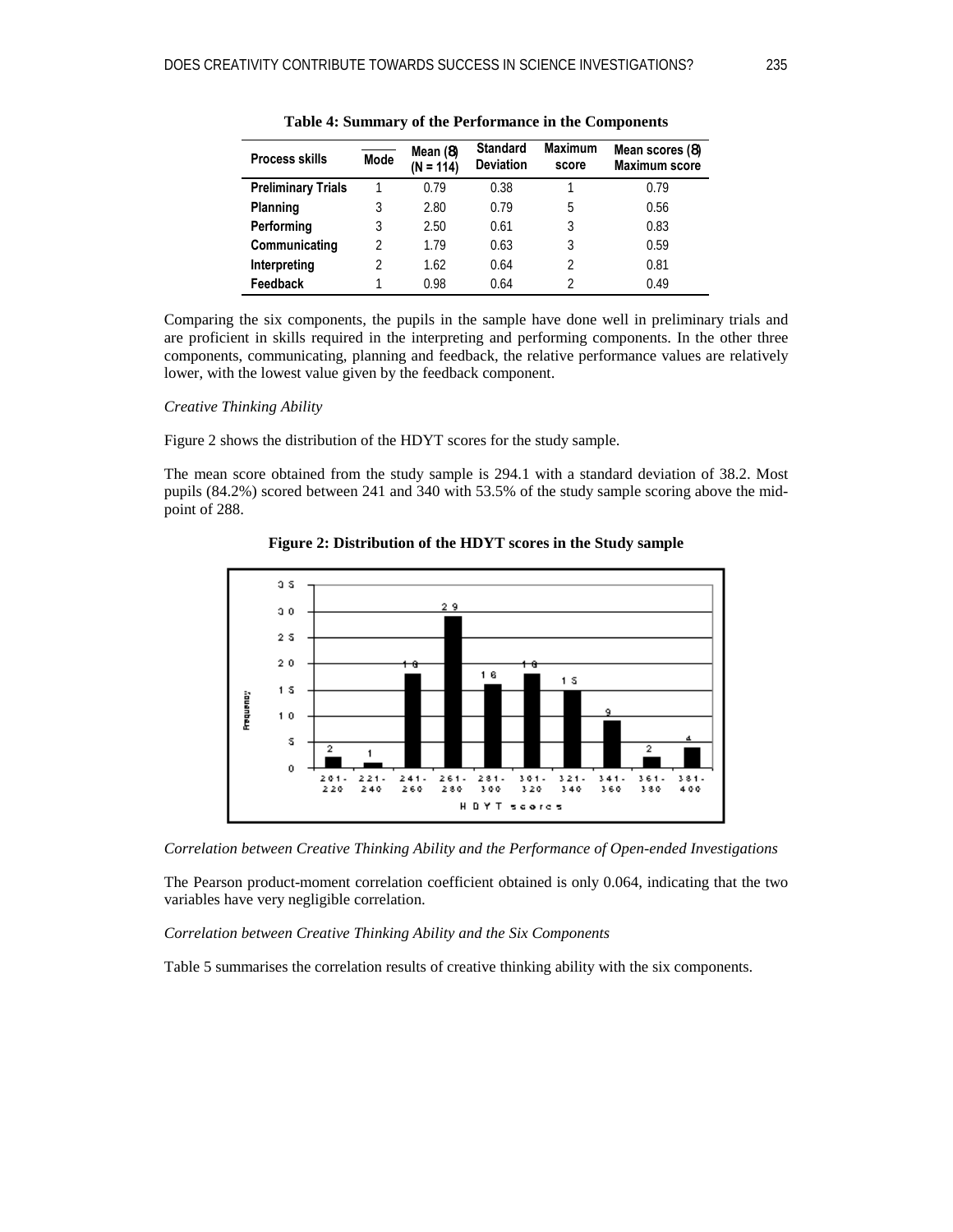| <b>Types of correlation</b> | Component                 | <b>Pearson's Correlation Coefficient</b> |
|-----------------------------|---------------------------|------------------------------------------|
| Positive                    | Planning                  | $0.35*$                                  |
|                             | Communicating             | $0.23*$                                  |
| Negative                    | Performing                | $-0.28*$                                 |
|                             | Interpreting              | $-0.27*$                                 |
| Zero                        | <b>Preliminary Trials</b> | 0.055                                    |
|                             | Feedback                  | 0.098                                    |

**Table 5: Creative Thinking Ability and the Six Components** 

\* significant at the 0.01 level (2-tailed)

The results of this study, which show performance of open-ended investigations is not significantly correlated with creative thinking ability, seem to be against the popular notion that open-ended questions involve creative thinking, thus creative individuals should show better performance in open-ended investigations.

On closer examination of the results, several observations can be drawn to account for these results. As stated earlier (see Table 4), the planning and communicating components have not been carried out as well as the performing and interpreting components. As shown in Table 5, both planning and communicating components are found to have correlated positively with creative thinking ability. Had the pupils performed *better* in them, compared to performing and interpreting, the whole investigation scores would have positively correlated with creative thinking ability. According to Hackling and Garnett (1992) the response to laboratory investigations shown by pupils is a reflection of the style of laboratory work to which the pupils have been exposed. Of the two components, planning is often missing in the traditional laboratory approach. Moreover, in most cases, pupils are often guided on how to communicate their results such as by providing readymade tables that contained the investigated variables.

The pupils in the sample seemed to have done better in the performing and interpreting components because both are often heavily emphasised in the traditional laboratory approach. The fact that they are negatively correlated with creative thinking ability can be explained. The performing component calls for the individual to operate or use the apparatus and materials in a standard way, and at the same time, to take precautionary measures to ensure the accuracy of data. There is a need to stay focus and to be on task so that a complete set of readings can be obtained. Creative individuals are presumably more off-task because of their greater curiosity and tendency to take risk. As for the interpreting component, it requires cognitive skills that are convergent rather than divergent. The latter is often associated with the creative thinking process and has been identified as a strategy that creative individuals often used for problem solving (Sternberg and Lubart, 1993). The divergent thinking approach, however, may not lead to success in the interpreting component; on the other hand, it may actually lower its performance, as Toth and Baker (1990) have observed, "creative ability may impede convergent thinking through the excessive production of ideas".

#### **Conclusion**

Getting pupils to plan, perform and interpret their own experiments represents a substantial break from the more traditional teacher directed approach to practical work. The question of whether creativity can contribute towards success in the performance of open-ended science investigation really depends on the pupils' exposure to such laboratory work. This exploratory study implies that there is a need to move away from the teacher directed approach if open-ended investigations are to be used in encouraging creative thinking in the laboratory. If the open-ended investigation approach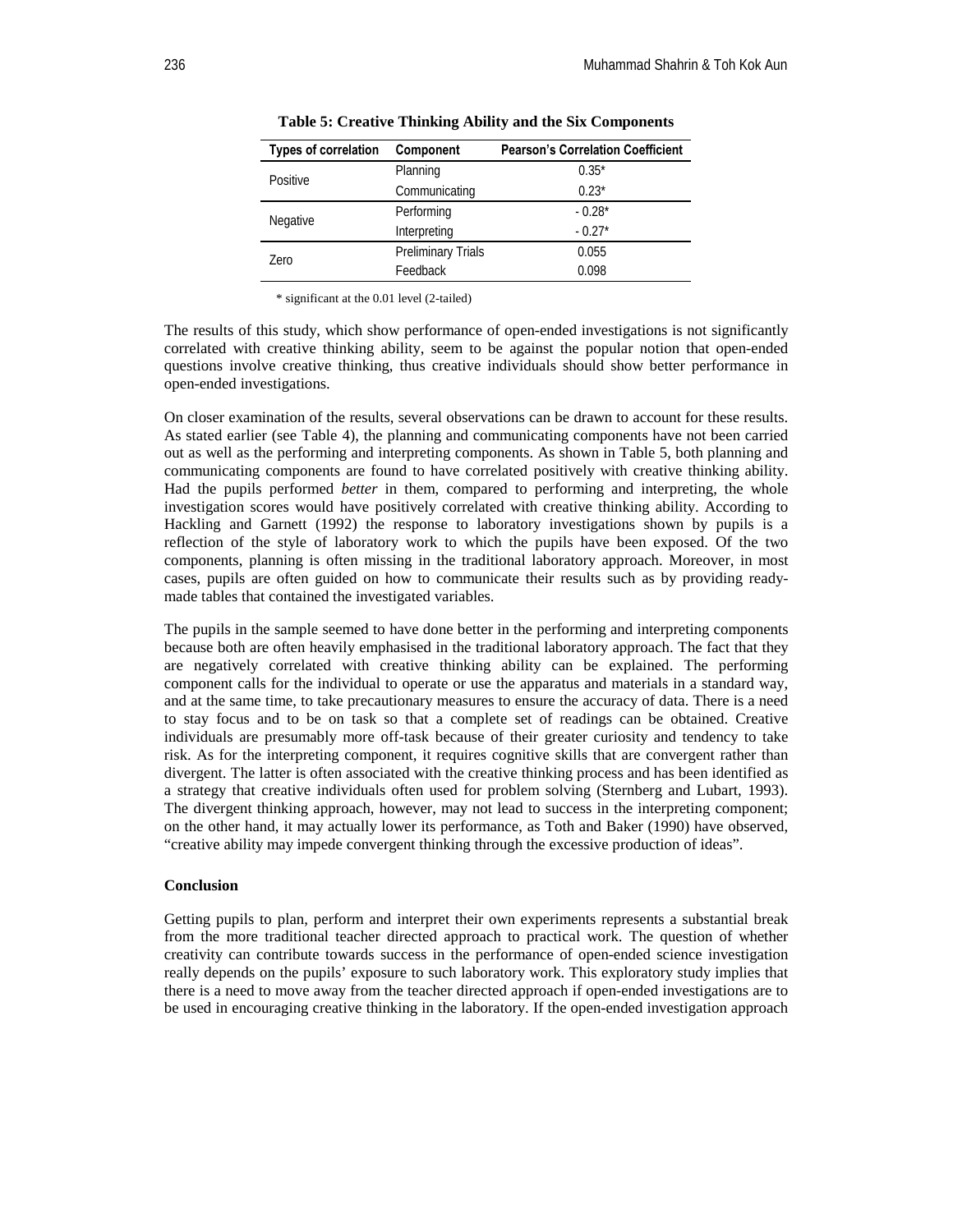is to be employed, then competence in the skills used in two components, planning and communicating, should be taught and developed in pupils. This could involve the teaching of strategies in problem-identification and problem-formulation, as well as cognitive skills like mind mapping and brainstorming. As for the communicating component, the skills to be taught may include tabulation and graphical presentation of results. The conclusions drawn from the study are important considerations in the design and planning of learning experiences and teaching interventions, both by teachers and curriculum developers, as well as those who are responsible for the organisation of science education in schools.

## **References**

- Clackson, G.S. and Wright, K.D. (1992). An appraisal of practical work in science education. *School Science Review*, *74*(266), 39 – 46.
- Davis, G.A. (1975). In frumious pursuit of the creative person. *Journal of Creative Behaviour*, 9(2),  $75 - 87.$
- Davis, G.A. and Rimm, S. (1982). Group inventory for finding interests (GIFFI) I and II: Instruments for identifying creative potential in the junior and senior high school. *Journal of Creative Behaviour*, *16*(1), 50 – 57.
- D.E.S. (1987). *Assessing Investigations at Ages 13 and 15: APU Science Report for Teachers: No. 9*. London: HMSO.
- Gangoli, S.G. (1995). A study of the effectiveness of a guided open-ended approach to physics experiment. *International Journal of Science Education*, *17*(2), 233 – 241.
- Hackling, M.W. and Garnett, P.J. (1992). Expert-novice differences in science investigation skills. *Research in Science Education*, *22*, 170 –177.
- Hegarty-Hazel, E. (1990). The student laboratory and the science curriculum: An overview, in Hegarty-Hazel, E. (Ed.) *The Student Laboratory and the Science Curriculum*. London: Routledge.
- Hofstein, A. and Walberg, H.J. (1995). Instructional strategies, in Fraser, B.J. and Walberg, H.J. (Eds.) *Improving Science Education*. Chicago: The University of Chicago Press.
- Kimbell, R. (1991). Tackling technological tasks, in Woolnough, B.E. (Ed.) *Practical Work.* Great Britain: Open University Press.
- Lock, R.J. (1986). *Assessment of Science Practical Skills in 15 Year Olds*. University of Leeds: Unpublished Ph.D. thesis.
- Lock, R.J. (1989). Assessment of practical skills, Part 1. The relationship between component skills. *Research in Science and Technological Education*, *7*(2), 221 – 233.
- Marzano, R.J., Brandt, R.S., Hughes, C.S., Jones, B.F., Presseisen, B.Z., Rankin, S.C. and Suhor, C. (1988). *Dimensions of Thinking: A Framework for Curriculum and Instructions*. Alexandria, VA: Association for Supervision and Curriculum Development.
- Moravcsik, M.J. (1981). Creativity in science education. *Science Education*, *65*, 221 227.
- Soh, K.C. (1997). *Teaching Creativity: Some Thoughts and A Few Questions*. Paper presented at the Temasek Polytechnic Staff Development Conference: Reflective Teaching for Quality Learning, Singapore, 30 May 1997.